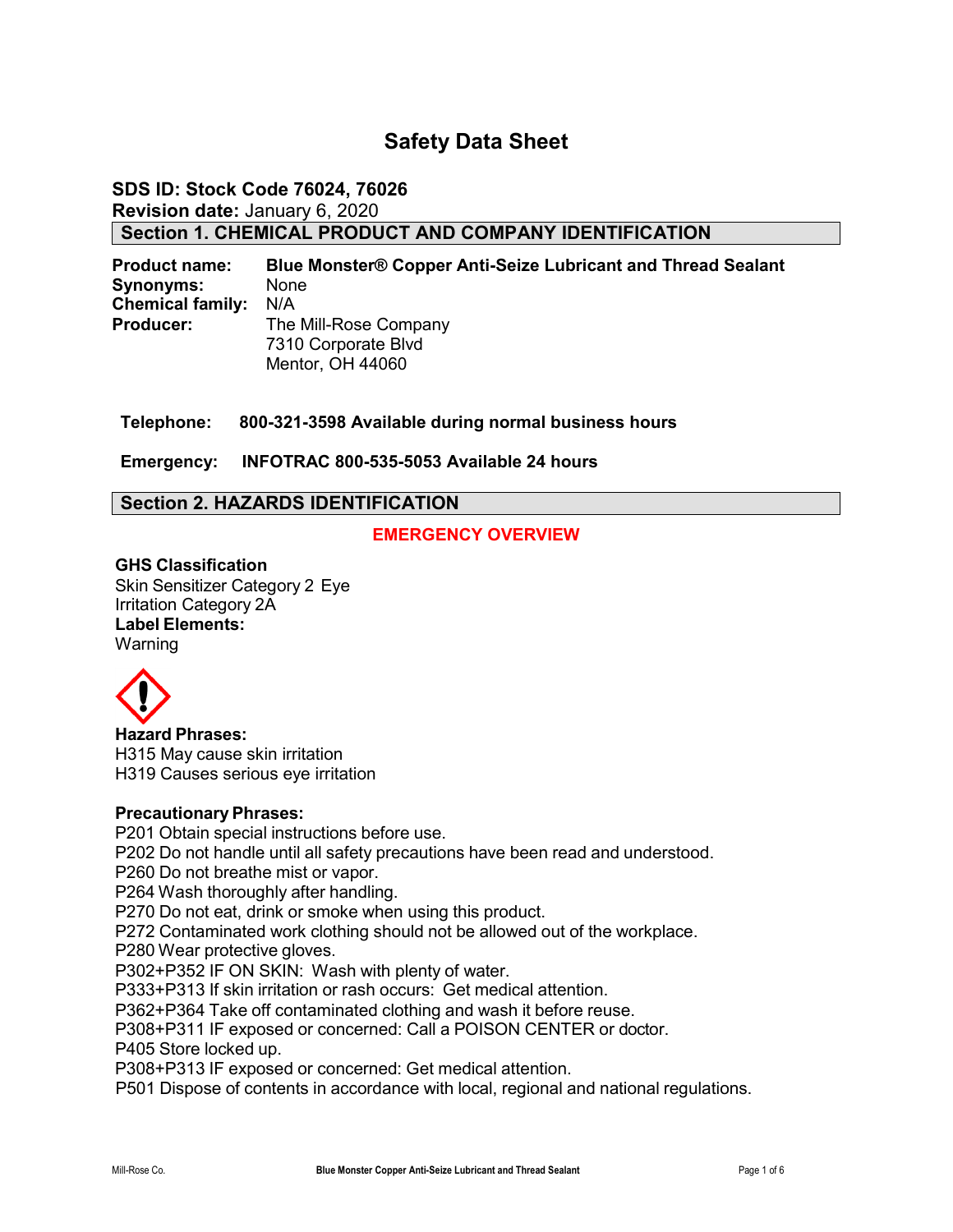## **Section 3. COMPOSITION / INFORMATION ON INGREDIENTS**

### **Material information:**

| <b>Name</b>                                                  | CAS No.    | Weight %  |
|--------------------------------------------------------------|------------|-----------|
| Distillates (petroleum),<br>hydrotreated heavy<br>naphthenic | 64742-52-5 | 60-80     |
| Copper                                                       | 7440-50-8  | $10 - 25$ |
| Graphite                                                     | 7782-42-5  | $10 - 25$ |

**\****Note: The above weight percentages are represented in ranges as estimates. Due to variation among production batches, component percentages may vary.*

#### **Section 4. FIRST AID MEASURES**

|                               | <b>Section 5. FIRE FIGHTING MEASURES</b>                                                                                                                                                                                                                                                      |
|-------------------------------|-----------------------------------------------------------------------------------------------------------------------------------------------------------------------------------------------------------------------------------------------------------------------------------------------|
| Notes to<br><b>Physician:</b> | The hydrocarbons contained in this product are mild irritants of the eyes and<br>mucous membranes, central nervous system depressants, and primary<br>chemical irritants of the skin. Prolonged or repeated skin contact, especially<br>with poor personal hygiene, may cause skin disorders. |
| Eye contact:                  | Flush with copious amounts of water. Get immediate medical attention.                                                                                                                                                                                                                         |
| Ingestion:                    | Get immediate medical attention. DO NOT INDUCE VOMITING! Possible<br>aspiration hazard.                                                                                                                                                                                                       |
| <b>Skin contact:</b>          | Wash thoroughly with soap and water. If irritation occurs, get medical<br>attention.                                                                                                                                                                                                          |
| Inhalation:                   | Remove from exposure. Get medical attention if experiencing cough, irritation<br>or difficult breathing.                                                                                                                                                                                      |

**Suitable Dry chemical, water fog, foam or carbon dioxide may be suitable for extinguishing** extinguishing fires involving this product. **media:**

**Specific hazards:** Combustion products are highly dependent on the combustion conditions. CO, CO2, CaO, oxygenates and unidentified organic compounds may be formed during combustion. High temperatures may produce metal fume, vapor, and/or dust. Combustion products may cause effects of overexposure as noted in Section 2 Hazards Identification. They may also cause headache; dizziness; coma; convulsion; weakness; drowsiness; tachypnea; nausea; paresthesia; dyspnea; asphyxiation; mild to serve eye, skin or respiratory tract irritation; metal fume fever; metallic taste in mouth; cough; pneumonia; pneumoconiosis; ulceration or perforation of the nasal septum and/or lung damage. Product fume and/or vapor may be irritating or toxic if inhaled. The product or its dust, can react vigorously with strong oxidizing agents.

**Special protective equipment and precautions for firefighters:** Use full-body protection and full-face, self-contained breathing apparatus operated in a positive pressure mode. Use water spray (fog) to cool containers and disperse vapors.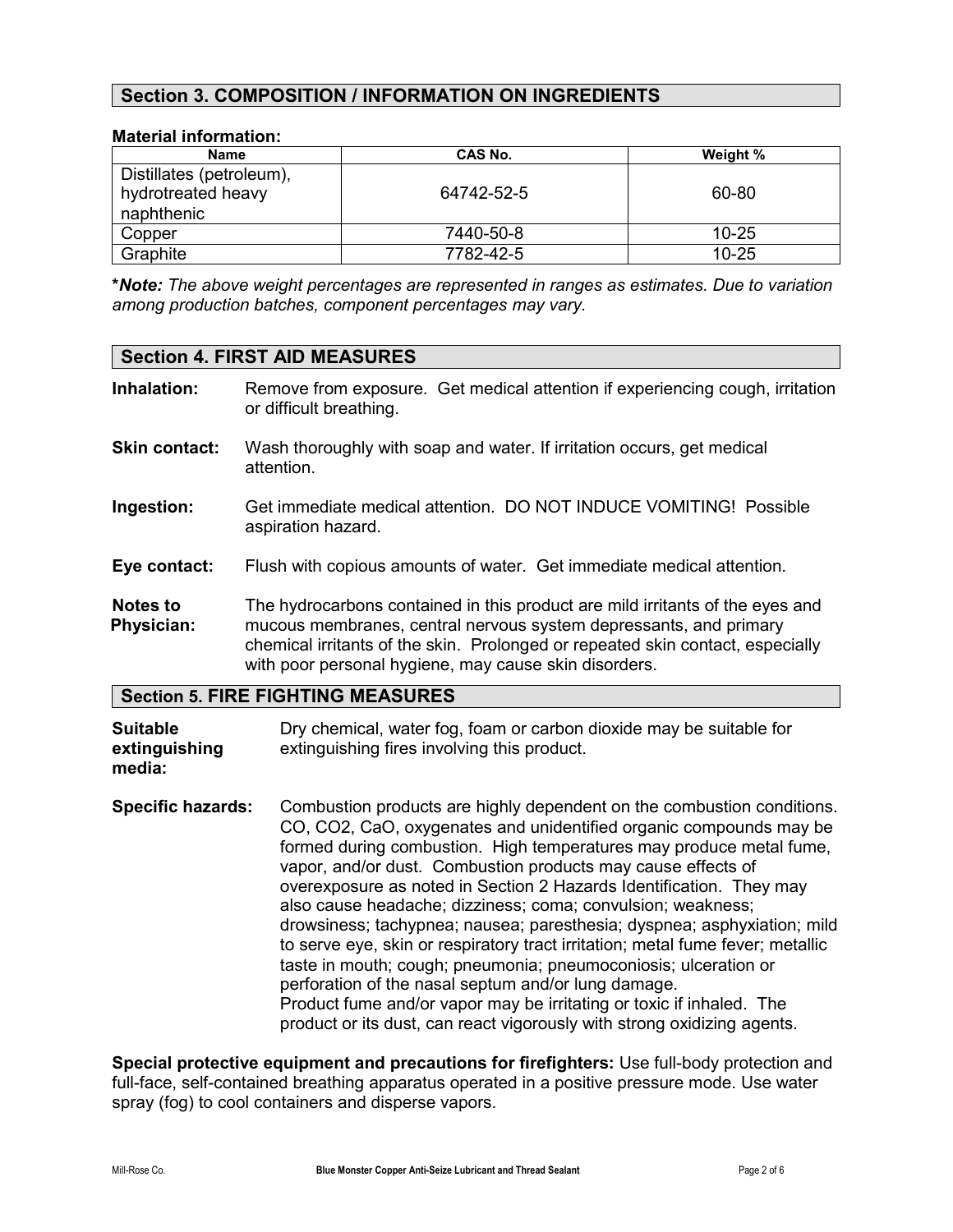|                           |     |                                  | <b>TIME</b>    |   |                           |
|---------------------------|-----|----------------------------------|----------------|---|---------------------------|
|                           |     | <b>NFPA rating: HMIS rating:</b> |                | R | <b>Slightly Hazardous</b> |
| Health:                   |     |                                  | ×<br>н         | A |                           |
| Flammability:             |     |                                  | E<br>А         | С | FP - above 200° F         |
| Instability/reactivity: 0 |     |                                  | $\mathbf{T}$   |   | <b>Stable</b>             |
| Other:                    | N/A | B (PPE)                          | H              |   |                           |
|                           |     |                                  |                |   | N/A                       |
|                           |     |                                  |                |   |                           |
|                           |     |                                  | <b>SPECIAL</b> |   |                           |

FIRE

|                                                          | <b>Section 6. ACCIDENTAL RELEASE MEASURES</b>                                                                      |
|----------------------------------------------------------|--------------------------------------------------------------------------------------------------------------------|
| <b>Personal</b><br><b>Precautions:</b>                   | Avoid contact with the skin and the eyes.                                                                          |
| Large Spill:                                             | Keep petroleum products out of streams and waterways. Assure conformity<br>with applicable government regulations. |
| <b>Methods for</b><br><b>Containment</b><br>and Clean up | Clean area with an appropriate cleanser.                                                                           |

### **Section 7. HANDLING AND STORAGE**

| Handling: | The two major means of metal absorption are inhalation and ingestion. After<br>use, always wash hands before smoking, eating, or drinking. Smoking,<br>eating, and drinking should be confined to uncontaminated areas. Work<br>clothes and equipment should remain in designated areas. Before reuse,<br>launder contaminated clothing separate from personal clothing. Avoid skin<br>contact and use personal protection when handling product, waste product,<br>or contaminated equipment. Wash with soap and water after use. Prolonged<br>and repeated contact can cause defatting action of the skin and may cause<br>disorders such as dramatis, folliculitis, and oil acne. This product is intended<br>for industrial use only. Isolate from children and their environment. This<br>product may separate. Stir well before use. The flash point of this product<br>depends on the degree of separation. |
|-----------|--------------------------------------------------------------------------------------------------------------------------------------------------------------------------------------------------------------------------------------------------------------------------------------------------------------------------------------------------------------------------------------------------------------------------------------------------------------------------------------------------------------------------------------------------------------------------------------------------------------------------------------------------------------------------------------------------------------------------------------------------------------------------------------------------------------------------------------------------------------------------------------------------------------------|
| Storage:  | Store in a cool, dry area where accidental contact with acids is not possible.<br>Do not store or handle near high temperature or open flame. Keep storage<br>containers closed when not in use.                                                                                                                                                                                                                                                                                                                                                                                                                                                                                                                                                                                                                                                                                                                   |

# **Section 8. EXPOSURE CONTROLS / PERSONAL PROTECTION**

#### **Occupational Exposure Limits:**

| <b>Name</b>                                               | CAS No.    | <b>ACGIH<sup>®</sup> TLV<sup>®</sup></b><br><b>Exposure Limits:</b> | Federal<br><b>OSHA</b><br><b>PELS</b> | <b>OSHA PELS 1989</b>    |
|-----------------------------------------------------------|------------|---------------------------------------------------------------------|---------------------------------------|--------------------------|
| Distillates (petroleum),<br>hydrotreated heavy naphthenic | 64742-52-5 | TWA: $5 \text{ mg/m}^3$                                             | N/A                                   | N/A                      |
| Copper                                                    | 7440-50-8  | <b>TWA: 0.2</b><br>mg/m <sup>3</sup><br>TWA: 1 mg/m <sup>3</sup>    | N/A                                   | 0.1                      |
| Graphite                                                  | 1305-78-8  | TWA: $2 \text{ mg/m}^3$                                             | N/A                                   | TWA: $15 \text{ mg/m}^3$ |

All exposure limits listed are 8-hour time weighted average (TWA) — except where noted otherwise.

Time Weighted Average (TWA) is an average exposure over the course of an 8-hour work shift.

A Short Term Exposure Limit TWA over the course of 15 minutes.

PEL — Permissible Exposure Limit is the maximum 8-hour TWA concentration of a chemical that a worker may be exposed to under Occupational Safety and Health Administration (OSHA) regulations.

Federal OSHA 1989 PELs were vacated but are in use and enforced by many state OSHA plans.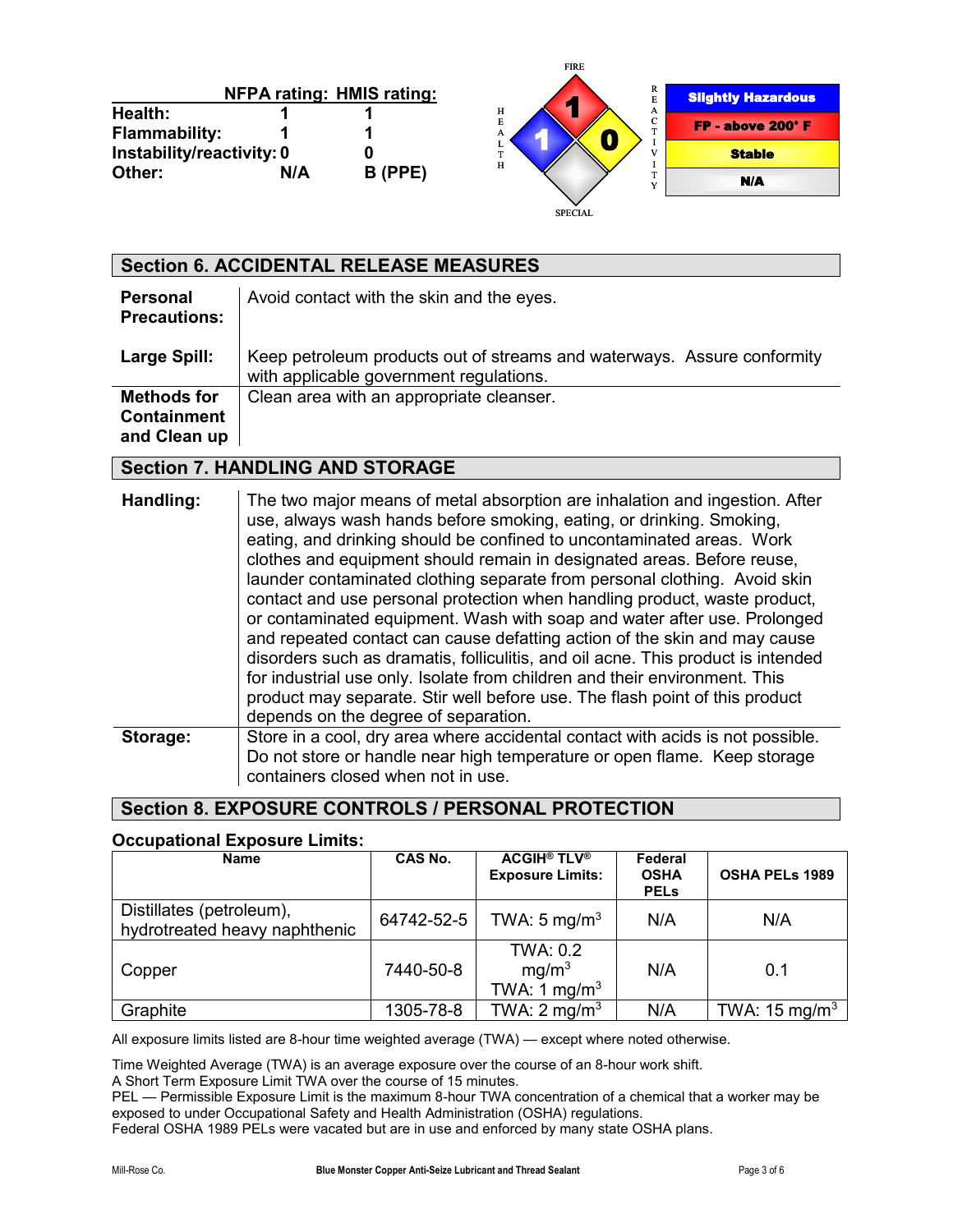**Engineering measures:** Provide adequate ventilation.

### **PERSONAL PROTECTIVE EQUIPMENT**

**Respiratory protection:** No respiratory equipment is required for normal use.

**Skin and body protection:** Clothing appropriate for an industrial environment should be worn.

| Eye protection:   | Vented goggles or safety glasses with side shields.              |
|-------------------|------------------------------------------------------------------|
| Hygiene measures: | When using, do not eat, drink or smoke. Avoid contact with skin, |
|                   | eyes and clothing. Wash hands immediately after handling the     |
|                   | product.                                                         |

# **Section 9. PHYSICAL AND CHEMICAL PROPERTIES**

| Appearance:                          | Copper-black             |
|--------------------------------------|--------------------------|
| Physical state (solid/liquid/gas):   | Solid                    |
| Substance type (pure/mixture):       | <b>Mixture</b>           |
| Color:                               | Copper-black             |
| Odor:                                | Petroleum odor           |
| <b>Molecular weight:</b>             | Not available            |
| pH:                                  | Not applicable           |
| Boiling point/range (5-95%):         | N/A                      |
| <b>Melting point/range:</b>          | Not available            |
| <b>Decomposition temperature:</b>    | Not available            |
| <b>Specific gravity:</b>             | 1.1                      |
| Vapor density:                       | $(AIR = 1) > 1$          |
| Vapor pressure:                      | Not available            |
| Evaporation rate (Butyl acetate= 1): | <1                       |
| Flash point, method used:            | 350°F, ASTM D 92, C.O.C. |
| <b>Water solubility:</b>             | Negligible               |
| <b>VOC Content:</b>                  | $1\%$                    |
| Auto-ignition temperature:           | Not available            |
| Flammable limits in air - lower (%): | Not available            |
| Flammable limits in air - upper (%): | Not available            |

### **Section 10. STABILITY AND REACTIVITY**

| <b>Reactivity:</b>                       | Hazardous polymerization will not occur |
|------------------------------------------|-----------------------------------------|
| Stability:                               | Stable under normal circumstances       |
| <b>Possibly hazardous reactions:</b>     | Not applicable                          |
| Conditions to avoid:                     | Not applicable                          |
| <b>Incompatible Materials:</b>           | Strong oxidizers or acids.              |
| <b>Hazardous decomposition products:</b> | Oxides of carbon and sulfur             |
| <b>Polymerization:</b>                   | Will not occur.                         |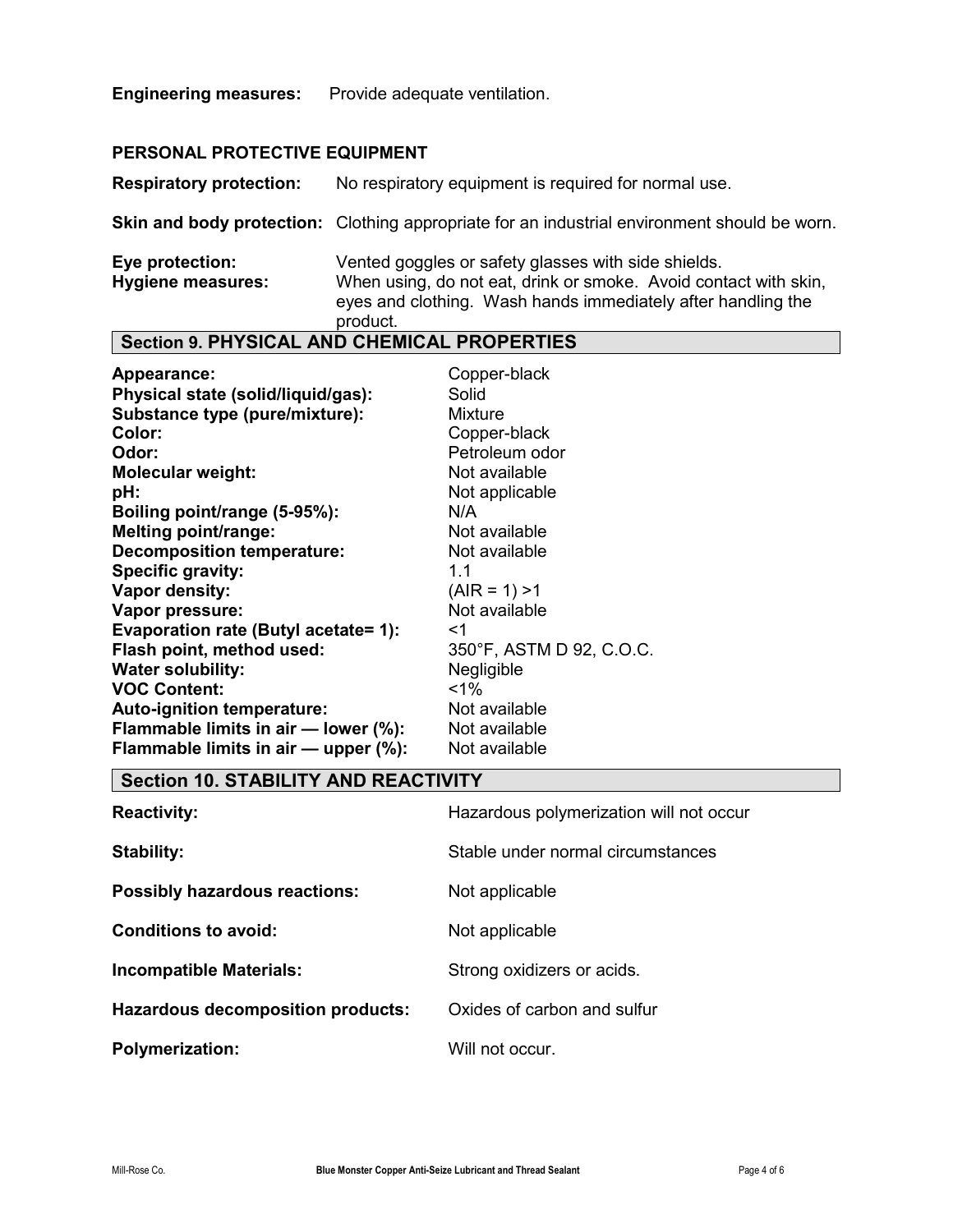# **Section 11. TOXICOLOGICAL INFORMATION**

**Acute toxicity:** Product may cause irritation to the eyes and/or skin. Ingestion of the product may cause gastrointestinal irritation and upset.

#### **Product information:**

| <b>Name</b>              | CAS No.    | Inhalation: | Dermal:                | Oral: LD <sub>50</sub> |
|--------------------------|------------|-------------|------------------------|------------------------|
| Distillates (petroleum), | 64742-52-5 | N/A         | $2,000$ mg/kg          | 5,000, mg/kg (rat)     |
| hydrotreated heavy       |            |             | (rabbit)               |                        |
| naphthenic (64742-52-5)  |            |             |                        |                        |
| Copper (7440-50-8)       | 7440-50-8  | N/A         | $>2,000$ , mg/kg (rat) | 2,500, mg/kg (rat)     |
| Graphite (7782-42-5)     | 7782-42-5  | N/A         | N/A                    | N/A                    |

 $LD_{50}$  — The concentration of the chemical in air that kills 50% of the test animals in a given time (usually four hours).

### **Section 12. ECOLOGICAL INFORMATION**

| <b>Component</b>         | <b>Freshwater Algae</b> | <b>Freshwater Fish</b>   | <b>Water Flea</b> |
|--------------------------|-------------------------|--------------------------|-------------------|
| Distillates (petroleum), | 1,000mg/L (96 hr),      | 5,000 mg/L Oncorhynchus  | N/A               |
| hydrotreated heavy       | Scenedesmus             | mykiss (96hr)            |                   |
| naphthenic (64742-52-5)  | subspicatus             |                          |                   |
| Copper                   | $EC50 = 120$ mg/L 72 h  | LC50 .0103 mg/L          | $EC50 = 0.0025$   |
| $(1440-50-8)$            | Pseudokirchneriella     | Pimephales promelas 96 h | mg/L $48 h$       |
|                          | subcapitata             |                          |                   |
| Graphite (7782-42-5)     | N/A                     | N/A                      | N/A               |

## **Section 13. DISPOSAL CONSIDERATIONS**

| Cleanup<br>considerations: | Discard in accordance with local, state, and federal regulations. Empty<br>containers are exempt from RCRA Subtitle C if they contain no more<br>than 2.5 cm of their original contents in the bottom of the container or<br>less than 3% of the original net weight (less than 0.3% by weight for<br>containers over 110 gallons), or if the residue is analyzed and<br>demonstrated to be nonhazardous.<br>"Empty" containers retain residue and can be dangerous. DO NOT<br>PRESSURIZE, CUT, WELD, BRAZE, SOLDER, DRILL, GRIND OR<br>EXPOSE SUCH CONTAINERS TO HEAT, FLAME, SPARKS OR<br>OTHER SOURCES OF IGNITION; THEY MAY EXPLODE AND<br>CAUSE INJURY AND/OR DEATH. "Empty" containers should be<br>completely drained and properly sealed. Recycle or discard plastic liner,<br>pail or drum in accordance with local, state, and federal regulations.<br>"Empty" drums may be sent to a drum reconditoner. |
|----------------------------|--------------------------------------------------------------------------------------------------------------------------------------------------------------------------------------------------------------------------------------------------------------------------------------------------------------------------------------------------------------------------------------------------------------------------------------------------------------------------------------------------------------------------------------------------------------------------------------------------------------------------------------------------------------------------------------------------------------------------------------------------------------------------------------------------------------------------------------------------------------------------------------------------------------------|
|                            | <b>Section 14. TRANSPORT INFORMATION</b>                                                                                                                                                                                                                                                                                                                                                                                                                                                                                                                                                                                                                                                                                                                                                                                                                                                                           |
| <b>DOT</b>                 | Not regulated by Ground unless it is being shipped by vessel, then                                                                                                                                                                                                                                                                                                                                                                                                                                                                                                                                                                                                                                                                                                                                                                                                                                                 |
| <u>TDG</u>                 | it may be classified on documentation as UN3077 Environmentally<br>Hazardous Substance, Solid, n.o.s. (Copper Metal Powder), Class<br>9, PGIII, Marine Pollutant. (Prepared incompliance with IMDG).<br>Not regulated by Ground unless it is being shipped by vessel, then<br>it may be classified on documentation as UN3077 Environmentally<br>Hazardous Substance, Solid, n.o.s. (Copper Metal Powder), Class<br>9, PGIII, Marine Pollutant.                                                                                                                                                                                                                                                                                                                                                                                                                                                                    |
| <b>IATA</b>                | UN3077 Environmentally Hazardous Substance, Solid, n.o.s.                                                                                                                                                                                                                                                                                                                                                                                                                                                                                                                                                                                                                                                                                                                                                                                                                                                          |
|                            | (Copper Metal Powder), Class 9, PGIII.                                                                                                                                                                                                                                                                                                                                                                                                                                                                                                                                                                                                                                                                                                                                                                                                                                                                             |
| <b>IMDG/IMO</b>            | UN3077, Environmentally Hazardous Substance, Solid, n.o.s.<br>(Copper Metal Powder), Class 9, PGIII, Marine Pollutant.                                                                                                                                                                                                                                                                                                                                                                                                                                                                                                                                                                                                                                                                                                                                                                                             |